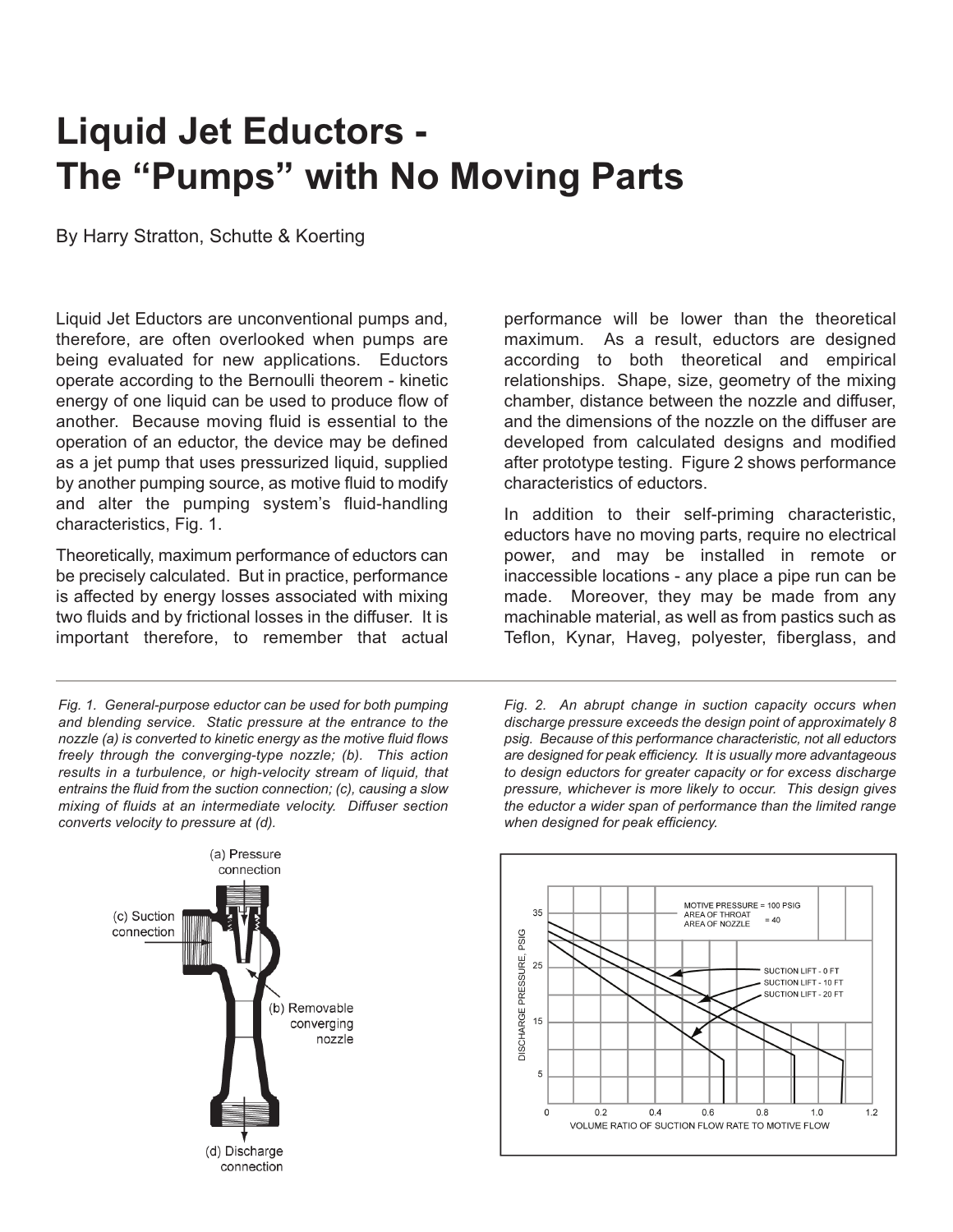## *A very simple form of mixing eductor can entrain approximately 3 gallons of fluid for each gallon of motive fluid . . .*



Fig. 3. Tank mixer located at base of tank has external pressure connections under the tank. These eductors are also used for fluid agitation or for increasing pumping capacity. Each unit is usually designed for a specific entrainment ratio. The design is determined *by the quantity of tank fluid, the ratio of the mixture desired, and the depth of the tank.*

polyvinyl chloride (PVC). With such a wide range of material selection options, resistance to almost any chemical solution can be provided.

The range of applications for which eductors may be used is quite broad. Eductors may be classed into several groups, according to type of service they are intended to provide.

**General-purpose eductors,** used in pumping and blending have a generally broad performance span, rather than a high peak-efficiency point. This type of eductor, Fig. 1, is usually constructed of iron, bronze, stainless steel, or PVC. Typical applications include cesspool pumping, bilge or sump pumping, and condensate removal.

**Mixing eductors,** designed for mixing and blending, usually have pressure connections outside the tank containing the fluid to be agitated. A very simple form of mixing eductor, Fig. 3, can entrain approximately 3 gallons of fluid for each gallon of motive fluid.

Another general-purpose mixing type is the proportioning eductor. It may be equipped with regulating spindles to throttle flow of motive fluid. The use of a spindle increases agitation. Applications including mixing hydrocarbons with caustic or copper chloride slurries to produce emulsions, and proportioning liquids in chemical processing industries.

**Sand and mud eductors** are used for pumping out wells, pits, tanks, sumps, and similar reservoirs where sand, mud, slime, or other dense materials settle and accumulate. The lower pressure portion of the pressure chamber is fitted with a ring of agitating nozzles, Fig. 4, to stir sediment and, thus, cause maximum entrainment of solids. The submerged jet can thus pick up and move suspended materials.

**Solids-handling eductors** are of two basic types: hopper and annular orifice. The hopper eductor, Fig. 5, is designed to handle slurries or dry solids in granular form, and may also be used for ejecting sludges from tank bottoms, pumping sand from filter beds, and washing or conveying granular materials. A typical construction uses cast iron with a hardened steel nozzle and throat bushings. In operation, the washdown nozzles are adjusted to provide smooth flow down the hopper sides, thus preventing bridging of the material while the liquid collecting at the hopper bottom seals the eductor suction against excess air intake.

Designed primarily as a siphon, the annular orifice eductor is used when the material being handled tends to agglomerate and gum up when wet; intimate mixing occurs in the throat, preventing clogging. The unit is installed directly over the mixture discharge tank. Annular orifice eductors have also been used successfully for handling and mixing hard-to-wet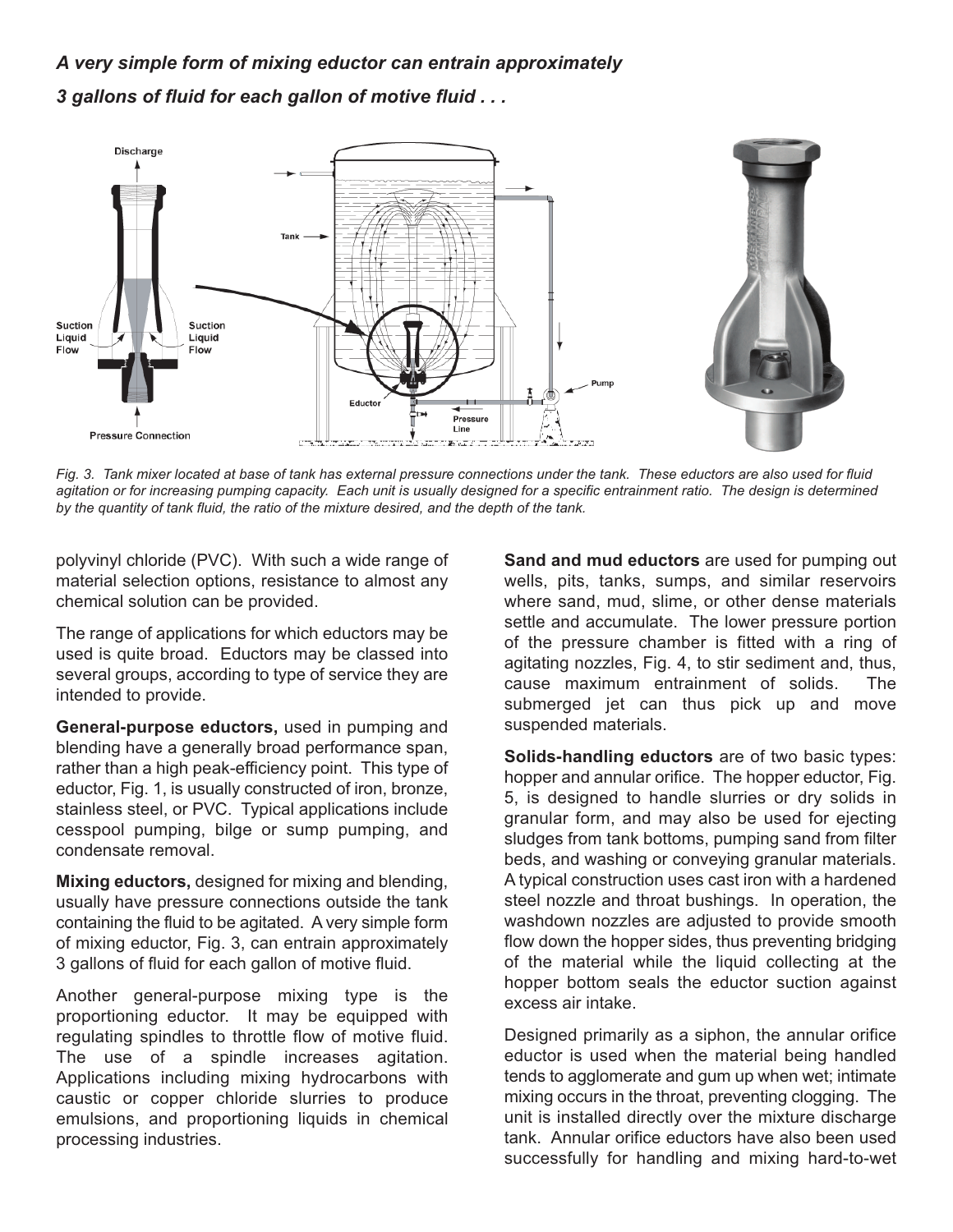

*Fig. 4. Agitating jets, mounted in a circle, discharge into accumulation of sand, mud, or sludge. Heavier materials become dislodged and are suspended for entrainment at suction opening.*

solids.

**Multinozzle eductors,** Fig. 6, are designed for special applications in which the suction fluid contains solids or semisolids. They are used primarily for large flows at low discharge heads. Because these units have relatively large airhandling capacities, they also may be used for priming large pumps when air pockets cause loss of prime.

**Deep-well eductors** are recirculating-type systems used with mechanical pumps to draw commercial, industrial, and residual water from deep wells. These eductors are used to lift water and maintain net positive suction head (NPSH) at a conventional mechanical pump at the surface, Fig. 7. The deepwell eductor, with hose connections attached to the suction and discharge inlets of the motive pump, is lowered into the well casing. Initial priming is required and maintained by a foot valve at the suction inlet of the eductor. When the surface pump is operated, flow through the eductor entrains and lifts water from the well lifting it. A restricting valve at the surface diverts the eductor suction volume through the eductor pipe loop. Capacities of this type of system depend on depth of the well and capacity of the surface pump.



*Fig. 5. Slurries or dry solids (flowable) may be moved using an arrangement that prevents bridging of material and, at the same time, prevents excess air from being drawn into the pressure line.*



*Fig. 6. Multinozzle eductors are designed for handling fluids that contain solids or semisolids. The arrangement shown uses six nozzles; the number increases for sizes larger than 6 inches. This type is used primarily for large flows at low discharge heads.*